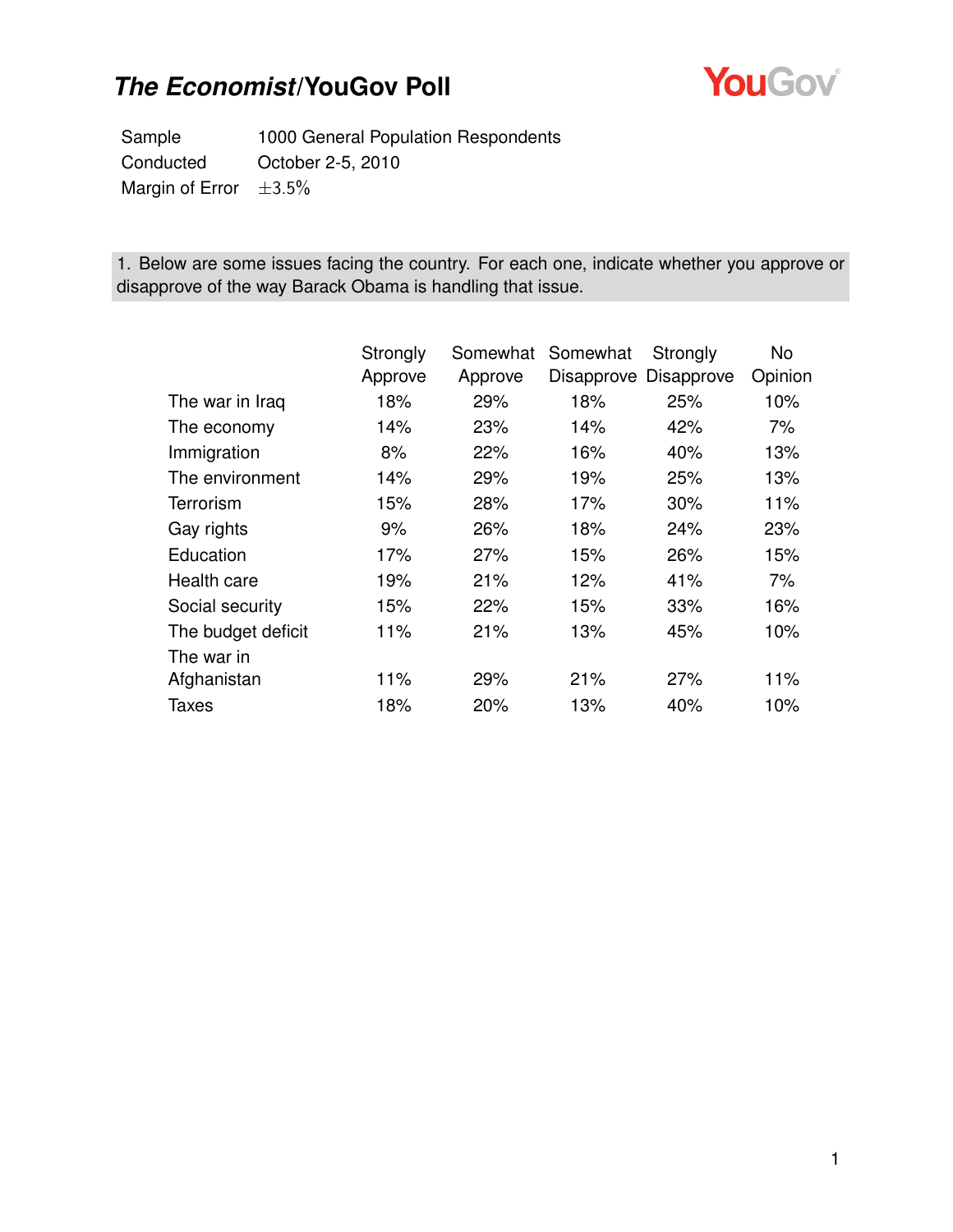

|  |  |  |  |  | 2. How important are the following issues to you? |  |
|--|--|--|--|--|---------------------------------------------------|--|
|--|--|--|--|--|---------------------------------------------------|--|

|                    | Very<br>Important | Somewhat<br>Important | Not Very<br>Important | Unimportant |
|--------------------|-------------------|-----------------------|-----------------------|-------------|
| The war in Iraq    | 39%               | 42%                   | 14%                   | 4%          |
| The economy        | 81%               | 17%                   | 1%                    | $1\%$       |
| Immigration        | 49%               | 33%                   | 13%                   | $4\%$       |
| The environment    | 49%               | 34%                   | 12%                   | 5%          |
| Terrorism          | 59%               | 29%                   | 9%                    | 3%          |
| Gay rights         | 23%               | 28%                   | 27%                   | 22%         |
| Education          | 61%               | 28%                   | 8%                    | 3%          |
| Health care        | 75%               | 20%                   | 4%                    | $1\%$       |
| Social security    | 64%               | 27%                   | 8%                    | 2%          |
| The budget deficit | 61%               | 30%                   | 7%                    | 2%          |
| The war in         |                   |                       |                       |             |
| Afghanistan        | 43%               | 39%                   | 13%                   | 4%          |
| Taxes              | 65%               | 29%                   | 4%                    | 2%          |

### 3. Which of these is the **most** important issue for you?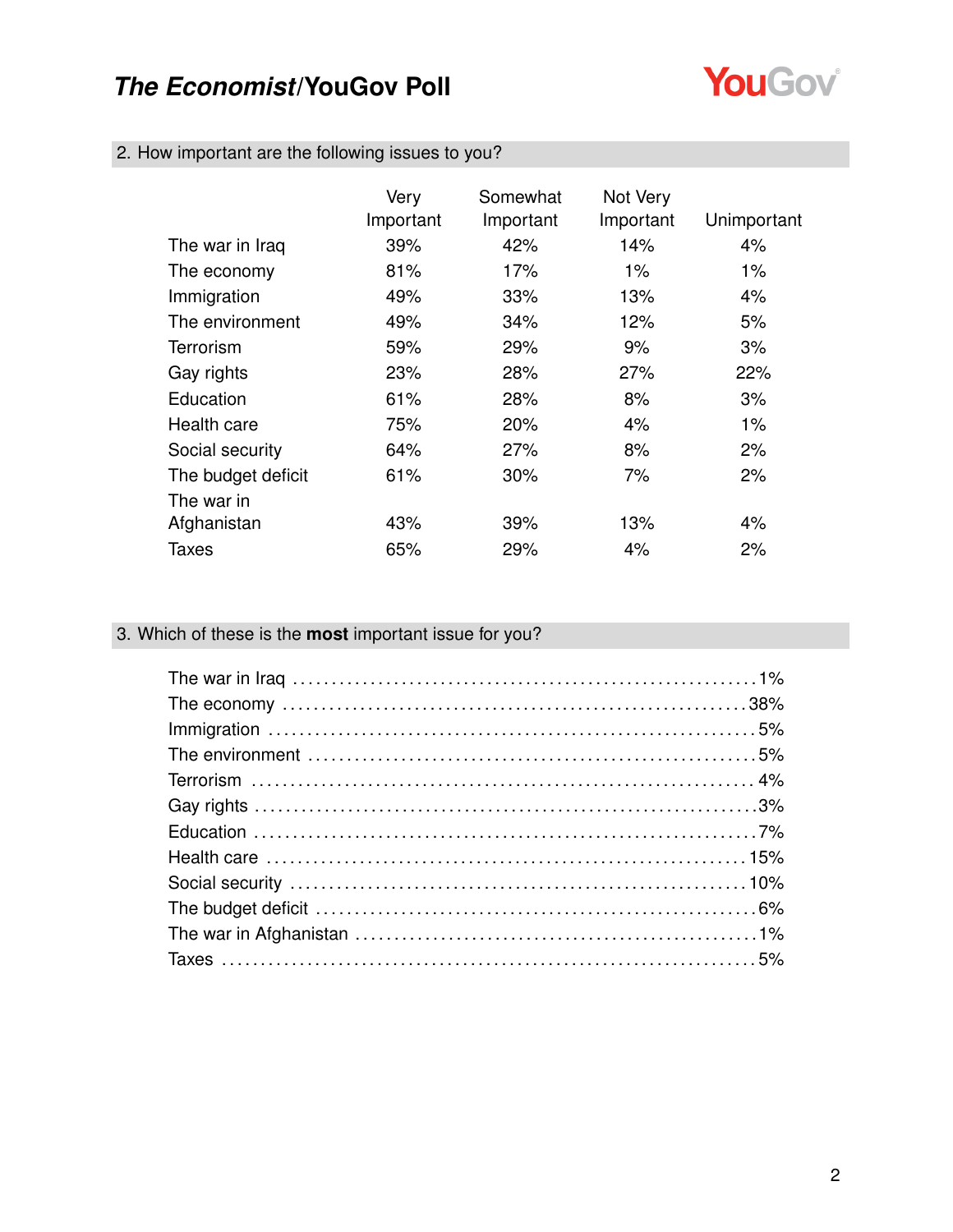

4. Do you approve or disapprove of the way Barack Obama is handling his job as President?

5. Compared to previous elections, are you more or less enthusiastic than usual about voting?

6. Have you discussed this November's elections with any friends or family in the past few days?

7. How closely have you been following news about the 2010 congressional elections?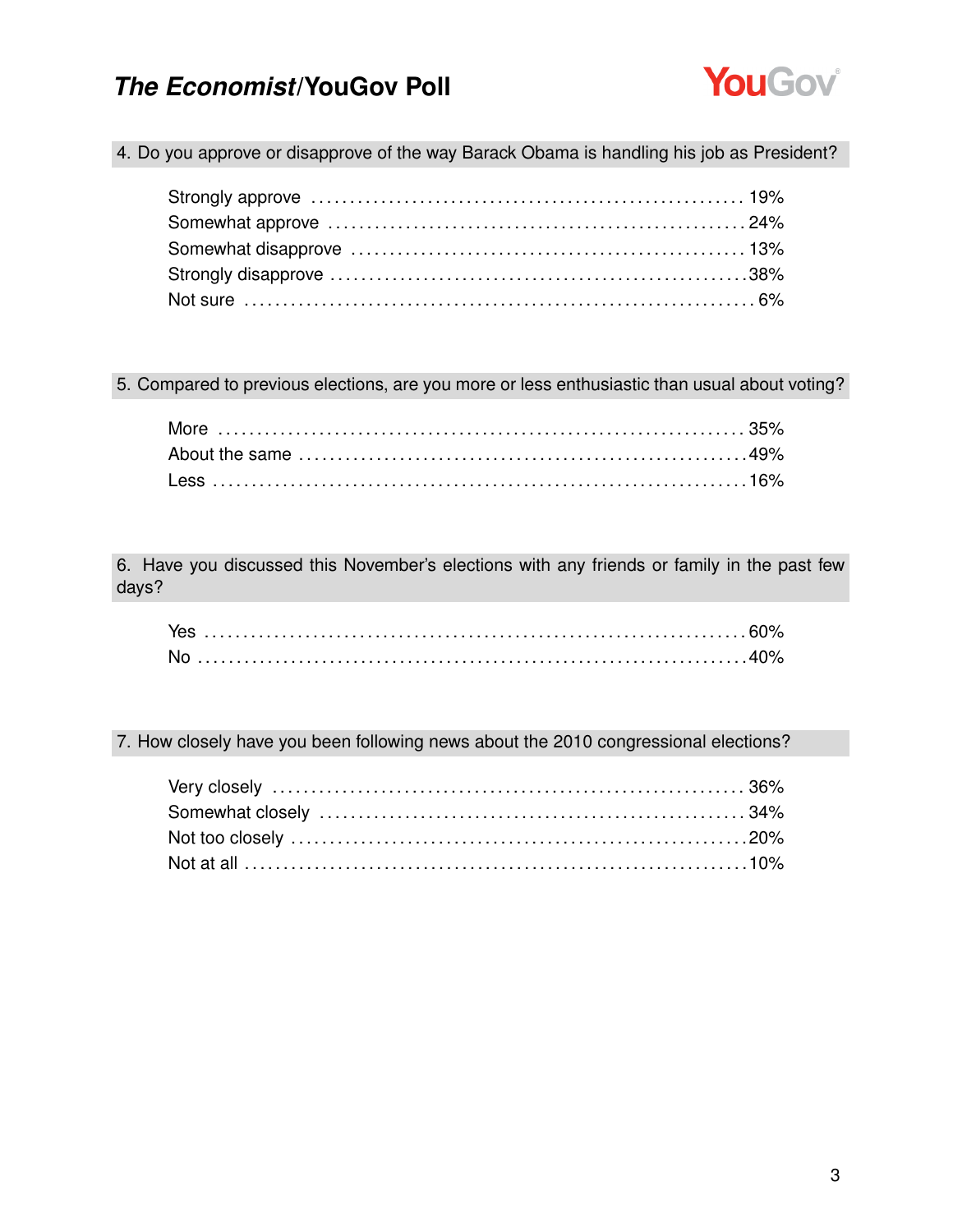

8. Where do you get most of your information about the political campaigns? (Asked if respondent has been following the 2010 congressional elections)

9. Overall, do you approve or disapprove of the way that the United States Congress is handling its job?

10. If the 2010 elections for U.S. Congress were being held today, who would you vote for in the district where you live?

|                             |     | Lean<br>Republican Republican Democrat Democrat | Lean |         | Not Sure |
|-----------------------------|-----|-------------------------------------------------|------|---------|----------|
| <b>Registered Voters</b>    |     |                                                 |      |         |          |
| $(N = 732, MOE = \pm 4\% )$ | 45% | 3%                                              | 5%   | 39%     | 7%       |
| All Respondents             | 40% | 4%                                              | 5%   | $.37\%$ | 13%      |

11. What is your preference for the outcome of the November 2010 congressional elections?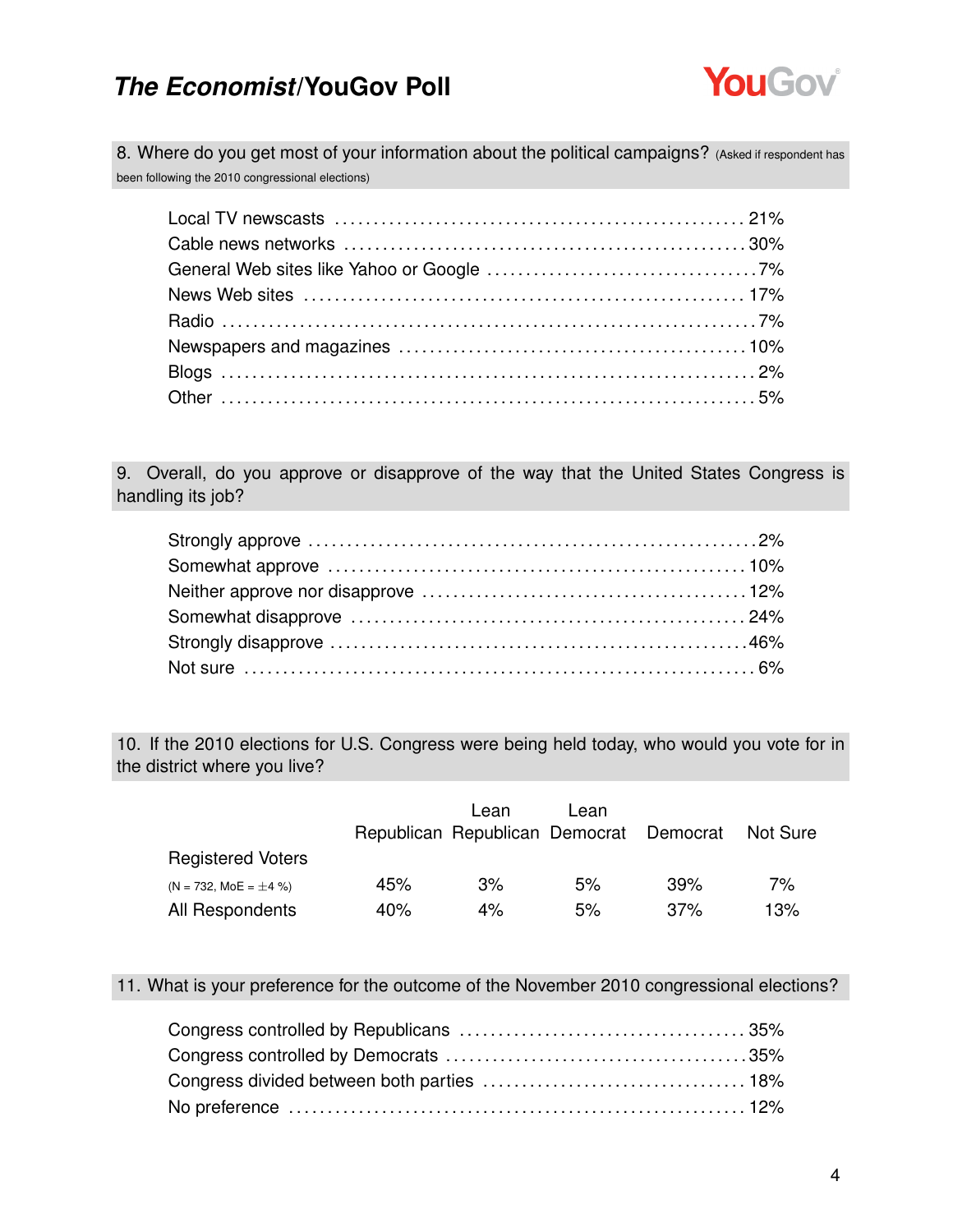

12. In general, do you think it is better for the same political party to control both the Congress and the presidency, so they can work together more closely, or do you think it is better to have different political parties controlling the Congress and the presidency to prevent either one from going too far?

| Better for the same party to control Congress and presidency  29%       |  |
|-------------------------------------------------------------------------|--|
| Better for different parties to control Congress and the presidency 39% |  |
|                                                                         |  |

#### 13. If you had to choose, would you rather have a congressperson who...

14. How much of the time do you think you can trust the government in Washington to do what is right?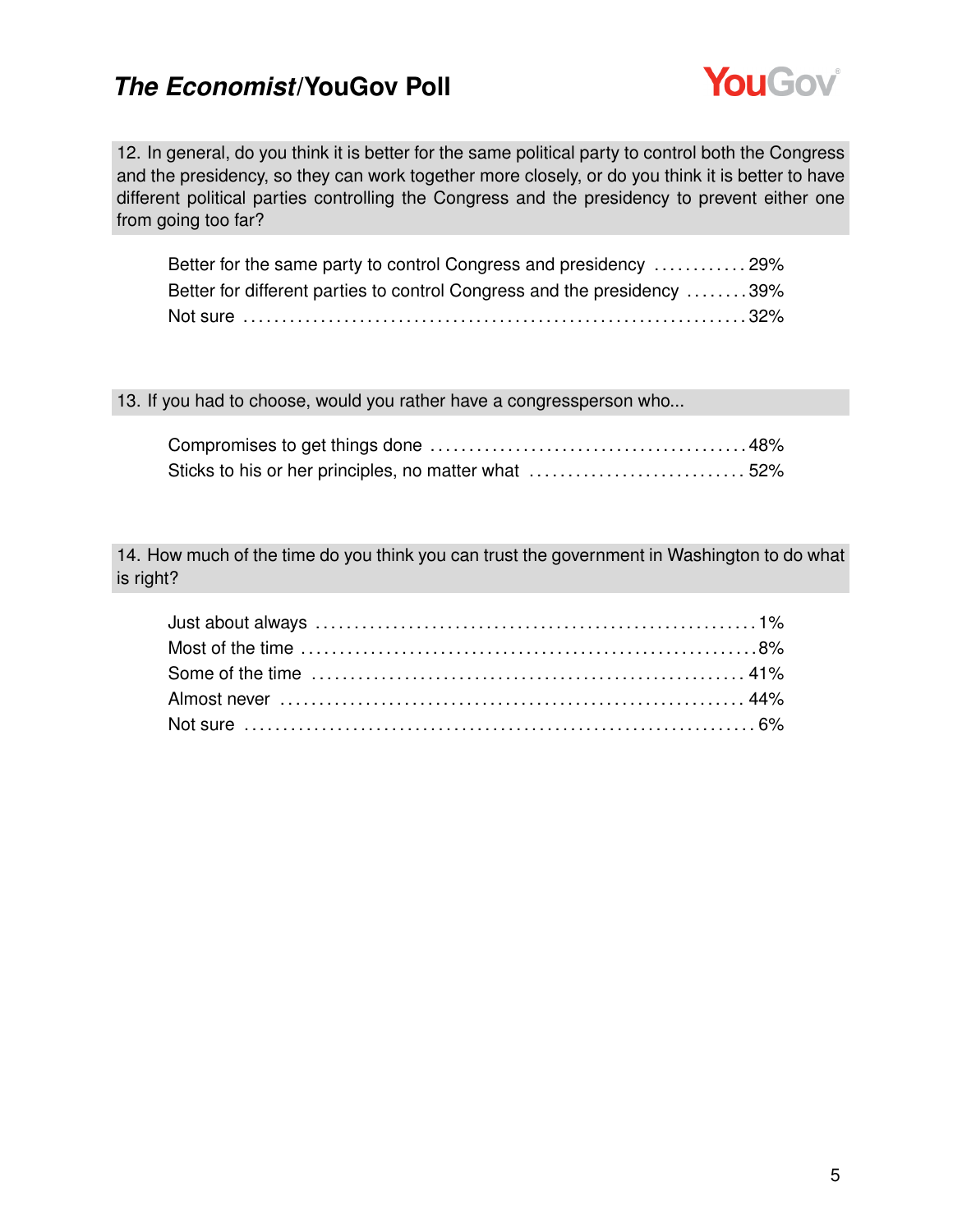

|  |  |  |  |  | 15. Which party is closer to you on the following issues? |  |
|--|--|--|--|--|-----------------------------------------------------------|--|
|--|--|--|--|--|-----------------------------------------------------------|--|

|                            | The<br>Democratic<br>Party | The<br>Republican<br>Party | Both the<br>same | Not sure |
|----------------------------|----------------------------|----------------------------|------------------|----------|
| Taxes                      | 34%                        | 40%                        | 8%               | 18%      |
| Government                 |                            |                            |                  |          |
| spending                   | 28%                        | 39%                        | 14%              | 19%      |
| <b>Regulating business</b> | 34%                        | 35%                        | 10%              | 21%      |
| The environment            | 38%                        | 28%                        | 13%              | 21%      |
| Immigration                | 27%                        | 38%                        | 13%              | 23%      |
| Gun control                | 27%                        | 42%                        | 9%               | 22%      |
| Abortion                   | 36%                        | 31%                        | 9%               | 24%      |
| Gay marriage               | 35%                        | 25%                        | 12%              | 27%      |
| National defense           | 25%                        | 40%                        | 15%              | 19%      |
| The economy                | 33%                        | 38%                        | 10%              | 19%      |
| Terrorism                  | 23%                        | 39%                        | 19%              | 19%      |
| <b>Health Care</b>         | 39%                        | 38%                        | 6%               | 17%      |
| Energy policy              | 36%                        | 29%                        | 12%              | 23%      |

### 16. Do you have a favorable or an unfavorable opinion of the following groups?

|                           | Very<br>favorable |            | Somewhat Somewhat<br>favorable unfavorable unfavorable Not sure | Verv |     |
|---------------------------|-------------------|------------|-----------------------------------------------------------------|------|-----|
| The Democratic<br>Party   | 16%               | 27%        | 15%                                                             | 33%  | 9%  |
| The Republican<br>Party   | 12%               | <b>28%</b> | 25%                                                             | 26%  | 9%  |
| The Tea Party<br>movement | 21%               | 16%        | 7%                                                              | 33%  | 23% |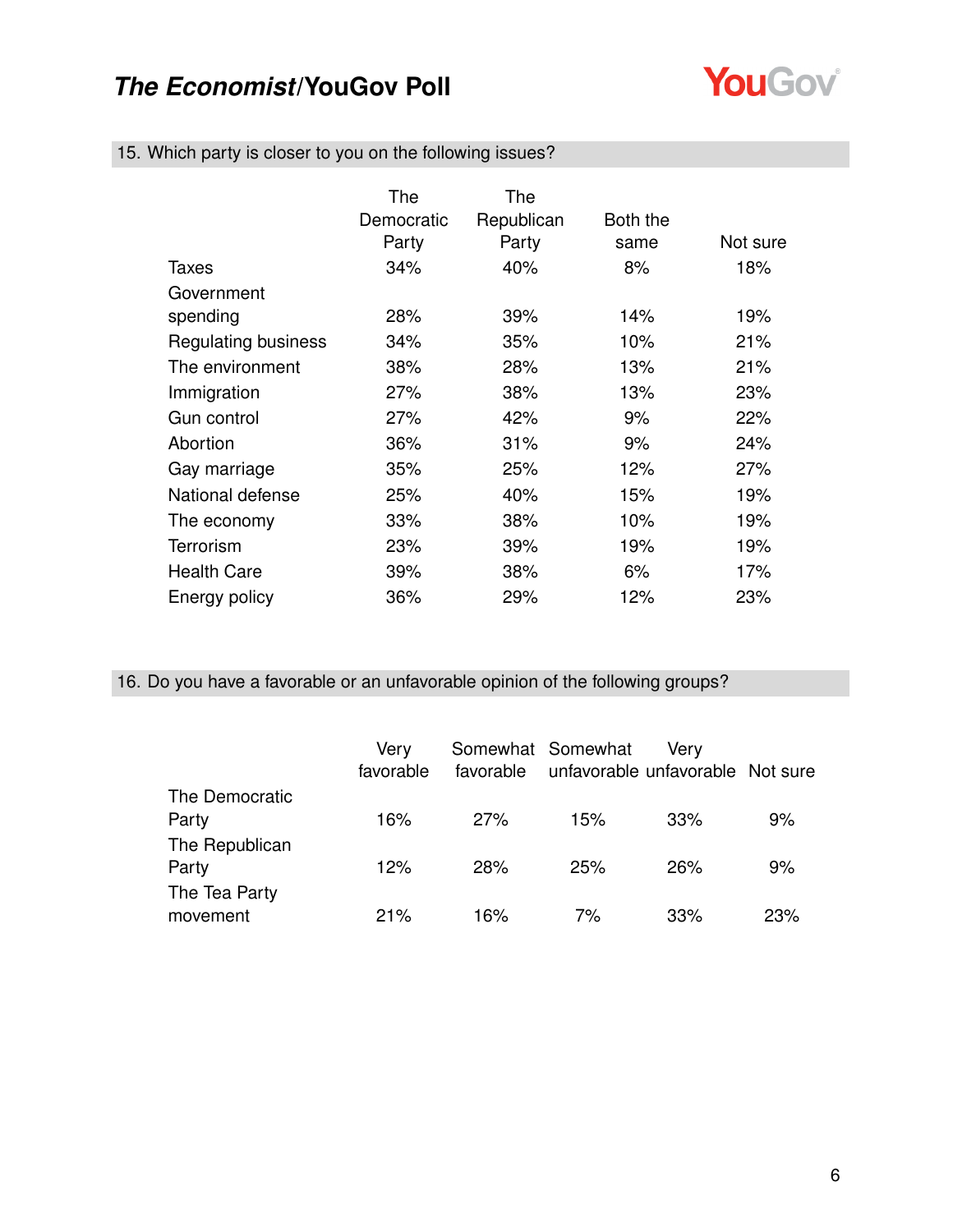

|                        | Very      |           | Somewhat Somewhat       | Very | Don't |
|------------------------|-----------|-----------|-------------------------|------|-------|
|                        | favorable | favorable | unfavorable unfavorable |      | know  |
| Sarah Palin            | 19%       | 20%       | 11%                     | 41%  | 9%    |
| John Boehner           | 9%        | 16%       | 12%                     | 20%  | 42%   |
| Mitch McConnell        | 4%        | 18%       | 14%                     | 18%  | 47%   |
| Glenn Beck             | 17%       | 18%       | 8%                      | 31%  | 26%   |
| Rahm Emanuel           | 7%        | 18%       | 12%                     | 27%  | 36%   |
| <b>Barack Obama</b>    | 28%       | 20%       | 11%                     | 36%  | 6%    |
| Nancy Pelosi           | 9%        | 20%       | 10%                     | 43%  | 17%   |
| <b>Harry Reid</b>      | 5%        | 18%       | 12%                     | 33%  | 33%   |
| Joe Biden              | 18%       | 25%       | 14%                     | 29%  | 14%   |
| Michelle Obama         | 32%       | 19%       | 14%                     | 24%  | 11%   |
| John McCain            | 9%        | 32%       | 28%                     | 21%  | 11%   |
| <b>Hillary Clinton</b> | 28%       | 28%       | 16%                     | 22%  | 7%    |
| <b>Bill Clinton</b>    | 33%       | 23%       | 17%                     | 21%  | 6%    |

17. Do you have a favorable or unfavorable opinion of the following people?

18. How much have you heard or read about the political movement known as the Tea Party?

19. Do you think of yourself as a part of the Tea Party movement? (Asked if respondent is aware of the Tea Party movement)

20. Do you think that most Republicans consider themselves a part of the Tea Party movement? (Asked if respondent is aware of the Tea Party movement)

| <b>No</b> |  |  |  |  |  |  |  |  |  |  |  |  |  |  |  |  |  |  |  |  |  |  |  |  |  |  |  |  |  |  |  |  |  |  |  |  |  |  |  |  |
|-----------|--|--|--|--|--|--|--|--|--|--|--|--|--|--|--|--|--|--|--|--|--|--|--|--|--|--|--|--|--|--|--|--|--|--|--|--|--|--|--|--|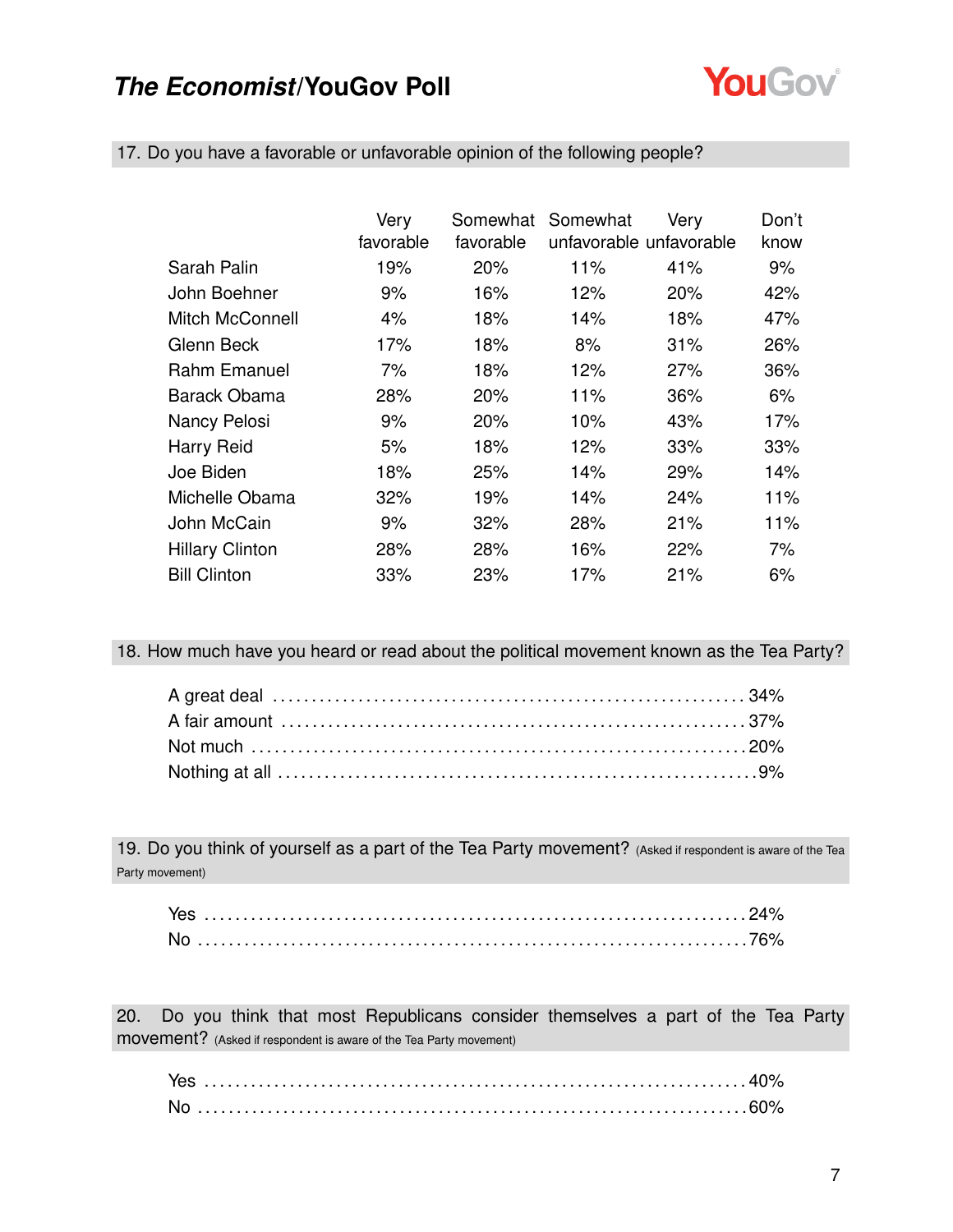

21. Generally speaking, do you support or oppose the goals of the Tea Party movement? (Asked if respondent is aware of the Tea Party movement)

22. Do you think that the Tea Party movement will help or hurt the Republican effort to gain control of Congress after the November 2010 elections? (Asked if respondent is aware of the Tea Party movement)

23. Please tell us whether you think the following statements about Barack Obama are true or false.

|                    | True | False | Not Sure |
|--------------------|------|-------|----------|
| Barack Obama is a  |      |       |          |
| socialist          | 37%  | 39%   | 24%      |
| Barack Obama was   |      |       |          |
| born in the United |      |       |          |
| <b>States</b>      | 56%  | 23%   | 21%      |
| Barack Obama is a  |      |       |          |
| Muslim             | 24%  | 52%   | 24%      |
| Barack Obama       |      |       |          |
| shares my values   | 37%  | 47%   | 16%      |
| Barack Obama is a  |      |       |          |
| Christian          | 46%  | 26%   | 28%      |
| Barack Obama is a  |      |       |          |
| strong leader      | 43%  | 44%   | 14%      |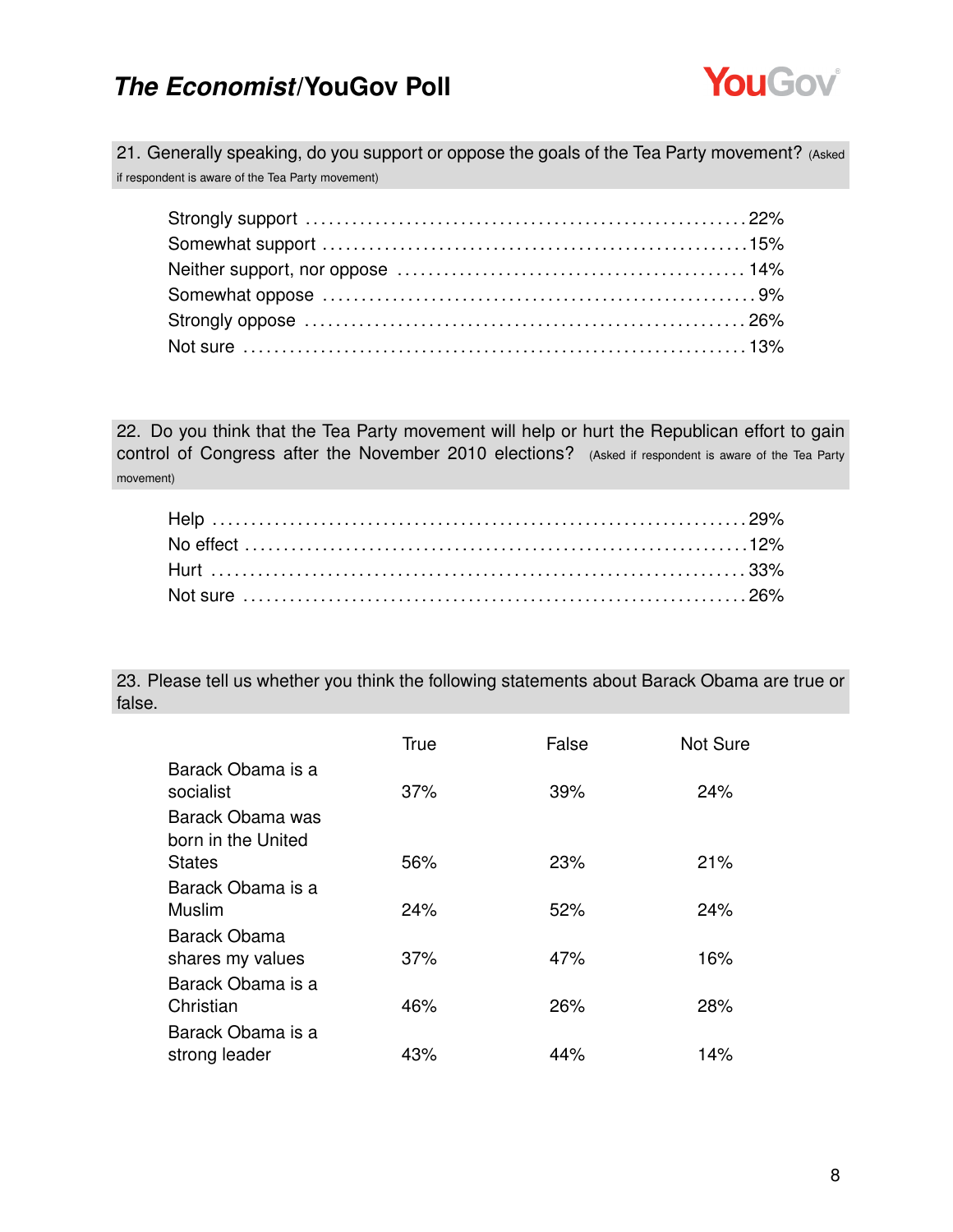

24. If the candidates for President in 2012 were Barack Obama for the Democrats and Sarah Palin for the Republicans, who would you vote for?

#### 25. Would you say Barack Obama is...

#### 26. Do you think Barack Obama...

#### 27. Regardless of whether you agree with him, do you like Barack Obama as a person?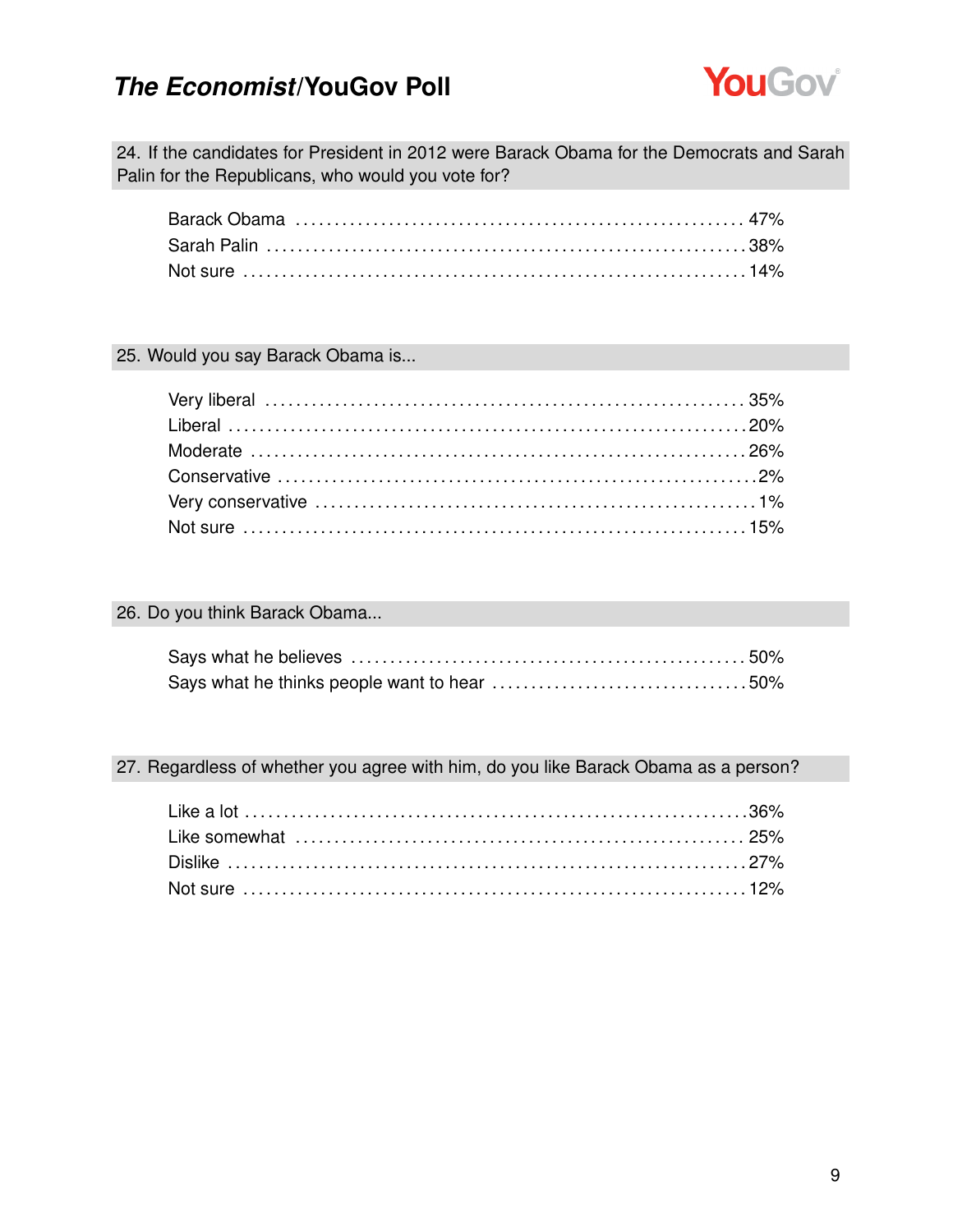

|             | Yes | No Opinion | No  |
|-------------|-----|------------|-----|
| Honest      | 34% | 31%        | 35% |
| Intelligent | 61% | 26%        | 13% |
| Religious   | 15% | 51%        | 35% |
| Inspiring   | 37% | 38%        | 26% |
| Patriotic   | 31% | 39%        | 30% |
| Strong      | 33% | 41%        | 26% |
| <b>Bold</b> | 34% | 49%        | 17% |
| Experienced | 14% | 39%        | 47% |
| Sincere     | 34% | 33%        | 33% |
| Partisan    | 26% | 52%        | 22% |
| Effective   | 22% | 42%        | 36% |
| Unifying    | 17% | 46%        | 37% |
| In Touch    | 25% | 41%        | 34% |
| Realistic   | 29% | 38%        | 33% |
| Decisive    | 25% | 49%        | 26% |

28. Which of these words would you use to describe Barack Obama?

#### 29. Overall, do you think the economy is getting better or worse?

#### 30. Do you think the stock market will be higher or lower 12 months from now?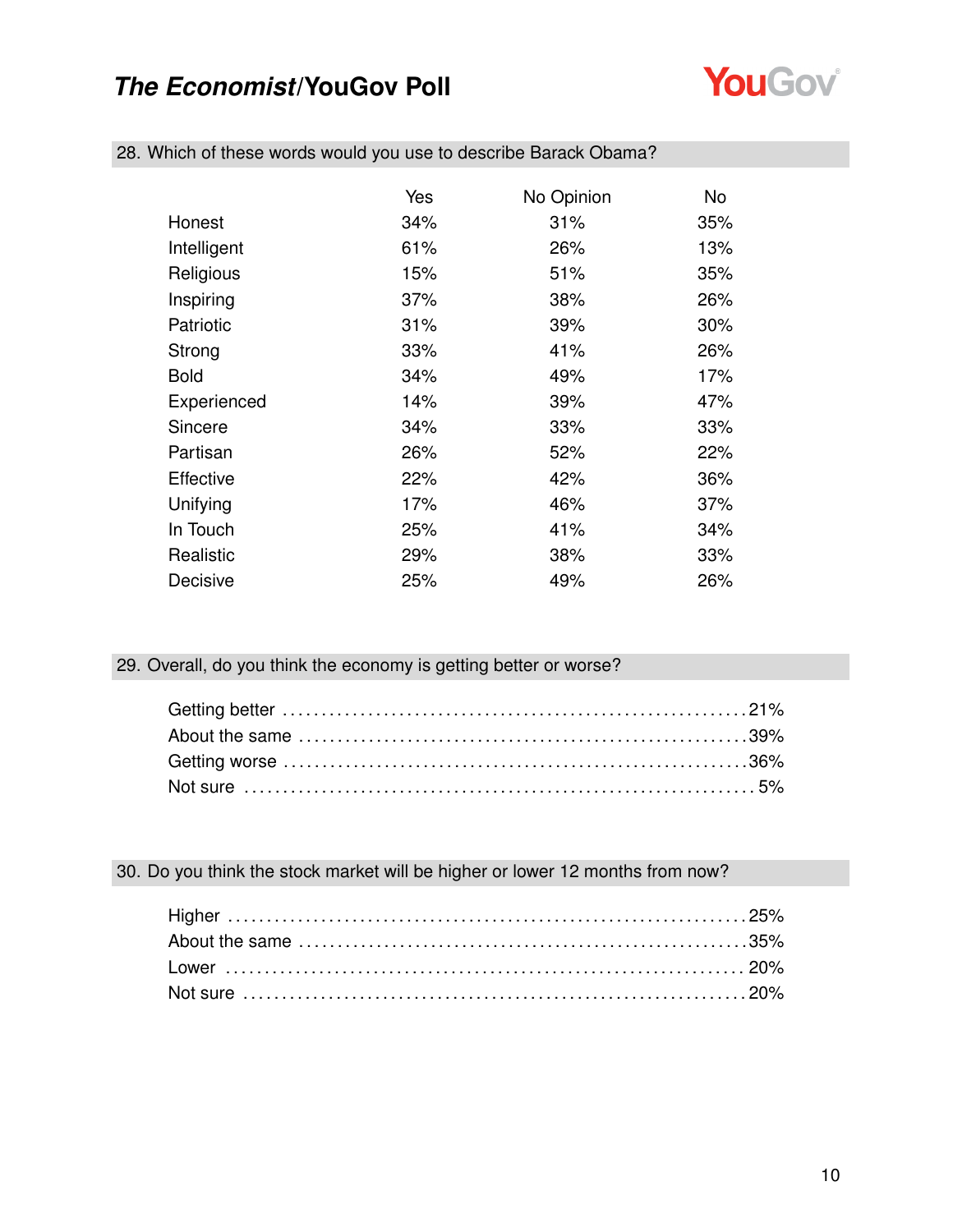

31. Right now, do you think the U.S. economy is...

32. How long do you think it will take until the economy has recovered all the ground lost during the recession?

33. In February 2009, Congress passed President Obama's \$787 billion economic stimulus bill. Do you think the stimulus bill has helped the economy?

34. Do you think the stimulus bill WILL help the economy? (Asked of respondents who are unsure or don't think the stimulus bill has helped the economy)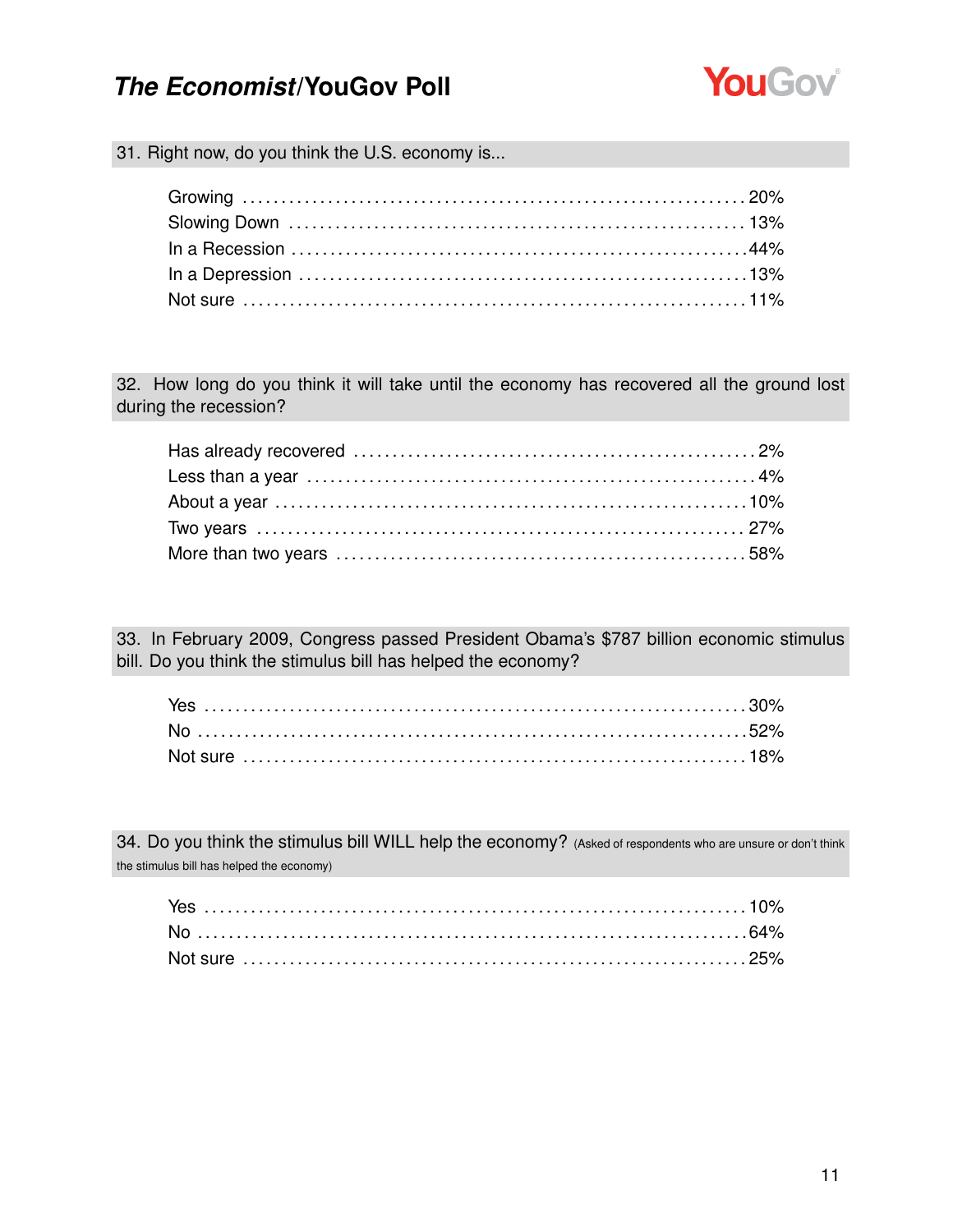

35. From what you know so far, which comes closest to your own view about the economic stimulus package?

| It has already created a substantial number of new jobs in the U.S. 15%          |  |
|----------------------------------------------------------------------------------|--|
| It will create a substantial number of new jobs in the U.S. but hasn't done that |  |
|                                                                                  |  |
| It will not create a substantial number of new jobs. 54%                         |  |

36. Do you favor increasing taxes on families making over \$250,000 per year?

#### 37. Would you say that you and your family are...

| Better off financially than you were a year ago 11% |  |
|-----------------------------------------------------|--|
|                                                     |  |
| Worse off financially than you were a year ago  44% |  |
|                                                     |  |

38. How worried are you about losing your job? (Asked of full-time, part-time, or self-employed respondents)

39. If you lost your job, how hard would it be for you to find a new job that paid as much as you are making now? (Asked of full-time, part-time, or self-employed respondents)

| Very hard - I would probably have to take a pay cut.  43%               |  |
|-------------------------------------------------------------------------|--|
| Somewhat hard – It might take a while before I found a job that paid as |  |
|                                                                         |  |
|                                                                         |  |
|                                                                         |  |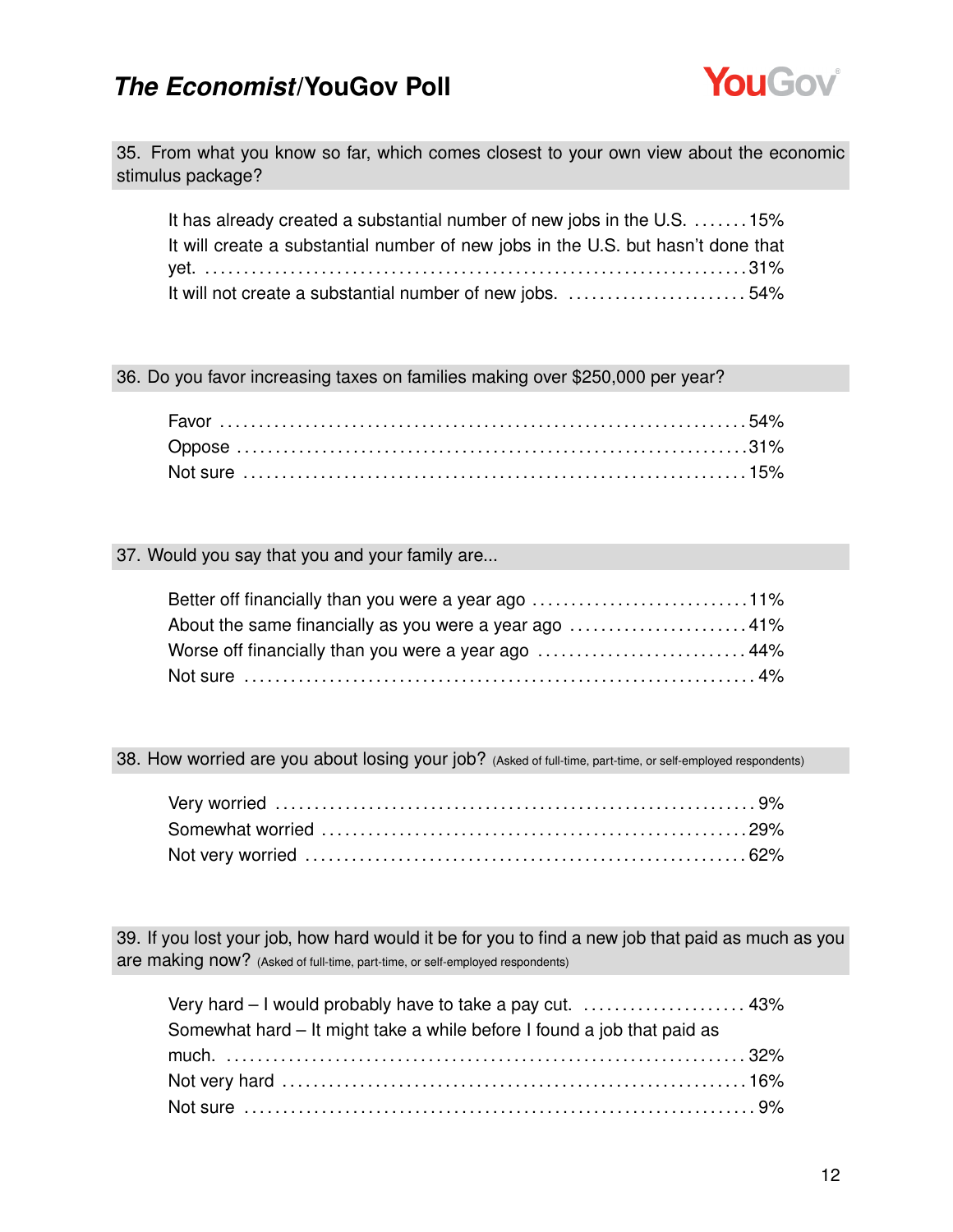

40. Six months from now do you think there will be...

41. How would you guess your total family income to be six months from now? (Asked of full-time, part-time, or self-employed respondents)